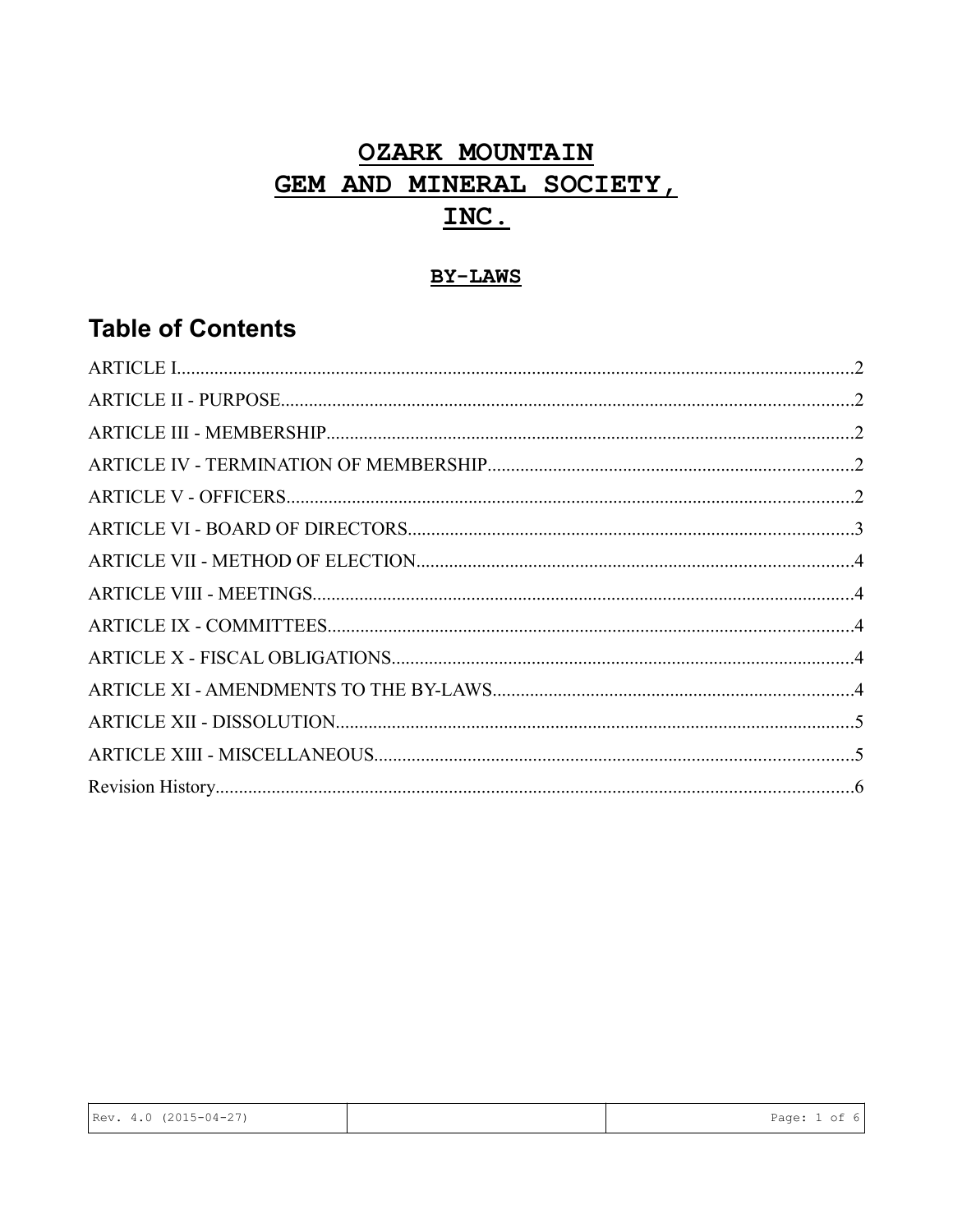## **OZARK MOUNTAIN GEM AND MINERAL SOCIETY, INC. BY-LAWS**

#### **ARTICLE I**

1. The name of the Corporation shall be: The Ozark Mountain Gem and Mineral Society, Inc.; and is sometimes referred to in these By-Laws as the Corporation or Society.

#### **ARTICLE II - PURPOSE**

1. The objectives for which the Corporation is formed are those set forth in its Certificate of Incorporation, as from time to time amended. Namely, to study and promote an interest in earth science, geology, paleontology and mineralogy. To study and promote lapidary and the jewelry-making art, and conduct educational programs. To support youth activities and encourage interest in earth science and related areas on behalf of Youth.

#### **ARTICLE III - MEMBERSHIP**

- 1. Active members shall be of good character and interested in at least one phase of the objectives of the Corporation.
- 2. Junior membership shall be available to any individual under sixteen (16) years of age and is sponsored by an active member.
- 3. Persons desiring affiliation with the society shall present a completed application blank to one of the Officers. Membership in the Society shall be available without regard to race, sex, color, creed, national origin, Veterans status or handicapped condition.
- **4.** Annual dues and membership categories are subject to annual reappraisal and adjustment by the Board of Directors. Dues shall be payable Dec. 31 of each year for the forthcoming year and become delinquent on Dec.  $31^{st}$ .
- 5. Anyone who has not paid their dues before March 31 of each year shall be dropped automatically from the membership list.
- 6. If application for membership is made after the September meeting, the dues then paid shall apply for the following year.
- 7. At the time of voting and acceptance by the membership a new member will immediately be entitled to all the benefits and privileges of full membership.

#### **ARTICLE IV - TERMINATION OF MEMBERSHIP**

- 1. Any member charged with conduct unbecoming a member of the Society or with any act prejudicial to the best interest of the Corporation and against whom such charges are sustained after opportunity to appear before the Board of Directors in their own defense, may at the discretion of the Board of Directors, be expelled from membership. Upon such action by the Board of Directors the Secretary shall notify the member in writing of said action without further explanation of reasons therefore.
- 2. Any member whose membership in the Society has been terminated for any reason whatsoever shall forfeit all interest in any funds or property of the Society and all rights to the use of the Corporation name or emblem.

## **ARTICLE V - OFFICERS**

- 1. Officers of the Corporation shall be a President, a Vice-President, a Second Vice-President, a Secretary, a Treasurer and a Show Chairman.
- 2. In The event of a vacancy occurring in any office other than the President the vacancy shall be filled by the Board of Directors. In The event of a vacancy in the office of President that vacancy will be filled by the Vice-President.

|                       | Page: 2 of 6 |
|-----------------------|--------------|
| Rev. 4.0 (2015-04-27) |              |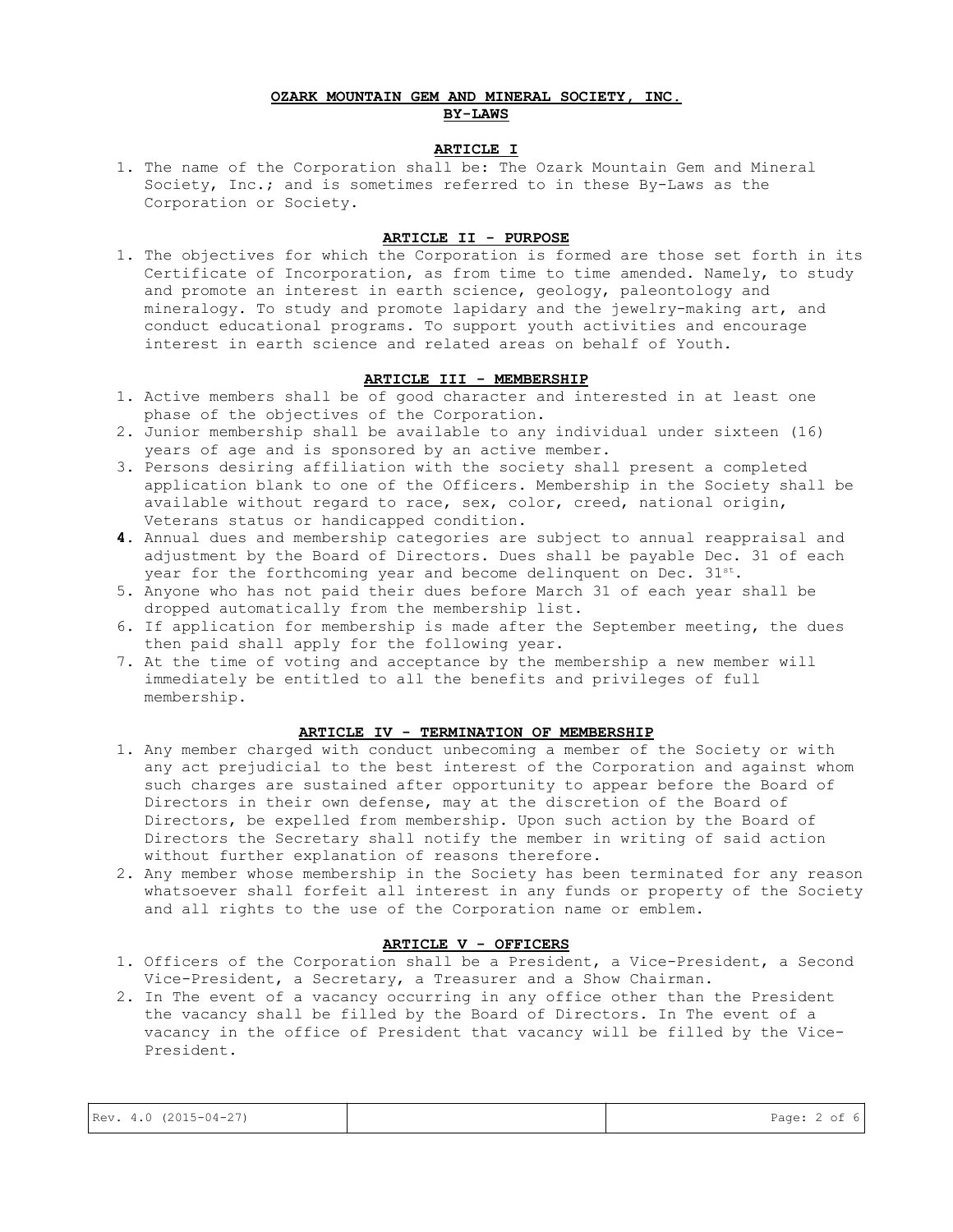- **3.** The President shall preside at all meetings of the Society and Board of Directors, appoint all committees as approved the by Board of Directors, be an ex-officio member of all committees, exercise general supervision over affairs of the Society, coordinate the work of the Officers and Committees and perform such other duties as may be incumbent upon a President.
- 4. The Vice-President shall act as an aide to the President and shall perform the duties of the President in the absence or disability of that Officer to act and to perform such other duties as may be assigned him by the president of Board of Directors. The Second Vice-President shall be appointed by the Board of Directors to act on behalf of the Executive in performing special tasks as needed. Their term shall expire when the Board is satisfied that the special task has been
- completed. 5. The Secretary shall keep and maintain all records of membership, attendance, minutes of all membership and Director's meetings and shall conduct such correspondence as may be required by the President or Board of Directors and generally perform such duties as are ordinarily incumbent upon a Secretary.
- 6. The Treasurer shall have custody of all funds of the Corporation; shall keep a full and accurate account of receipts and expenditures; and shall make disbursements as authorized and approved by the Board of Directors.
- 7. The Treasurer shall prepare a financial statement monthly and whenever requested by the Board of Directors. The Treasurer shall be responsible for the maintenance of such books of account and records as conform to these By-Laws.
- 8. The Treasurer's accounts shall be examined annually by and auditing committee of not less than three (3) members, who, when satisfied that the Treasurers records are correct, shall sign a statement of that fact at the end of the report. The auditing committee shall be appointed by the President one (1) month prior to the annual meeting with their report being required by the annual meeting.
- 9. The Show Chairman shall produce an annual Gem and Mineral show. He shall appoint such committees as may be needed to assist him in the many details required to create the type and quality of show most beneficial to the Society.

#### **ARTICLE VI - BOARD OF DIRECTORS**

- 1. The Board of Directors shall consist of the Officers of the Corporation, the immediate Past-President and two (2) elected Directors or one (1) Director for each twenty (20) members with the elected Directors serving a one (1) year term. The members of the Board of Directors shall serve until the election and qualification of their successors.
- 2. The Board of Directors shall meet monthly at a time designated by the President prior to the regular monthly meeting of the general membership to conduct the regular business of the Corporation. Any business other than normal business which affect and changes in the Society or its normal operation shall after consideration by the Board of Directors be brought before the general membership for their vote. At the next meeting of the general membership the President shall give a report of the business conducted by the Board of Directors at their previous meeting.
- 3. Special meetings of the Board of Directors may be called by the President of any two members of the Board.
- 4. The Board of Directors shall have the power of dismissal of a Member or Officer when it has been demonstrated that such Member or Officer has shown unethical or disloyal conduct with reference to the Corporation.
- 5. Five (5) members of the Board of Directors shall constitute a Quorum.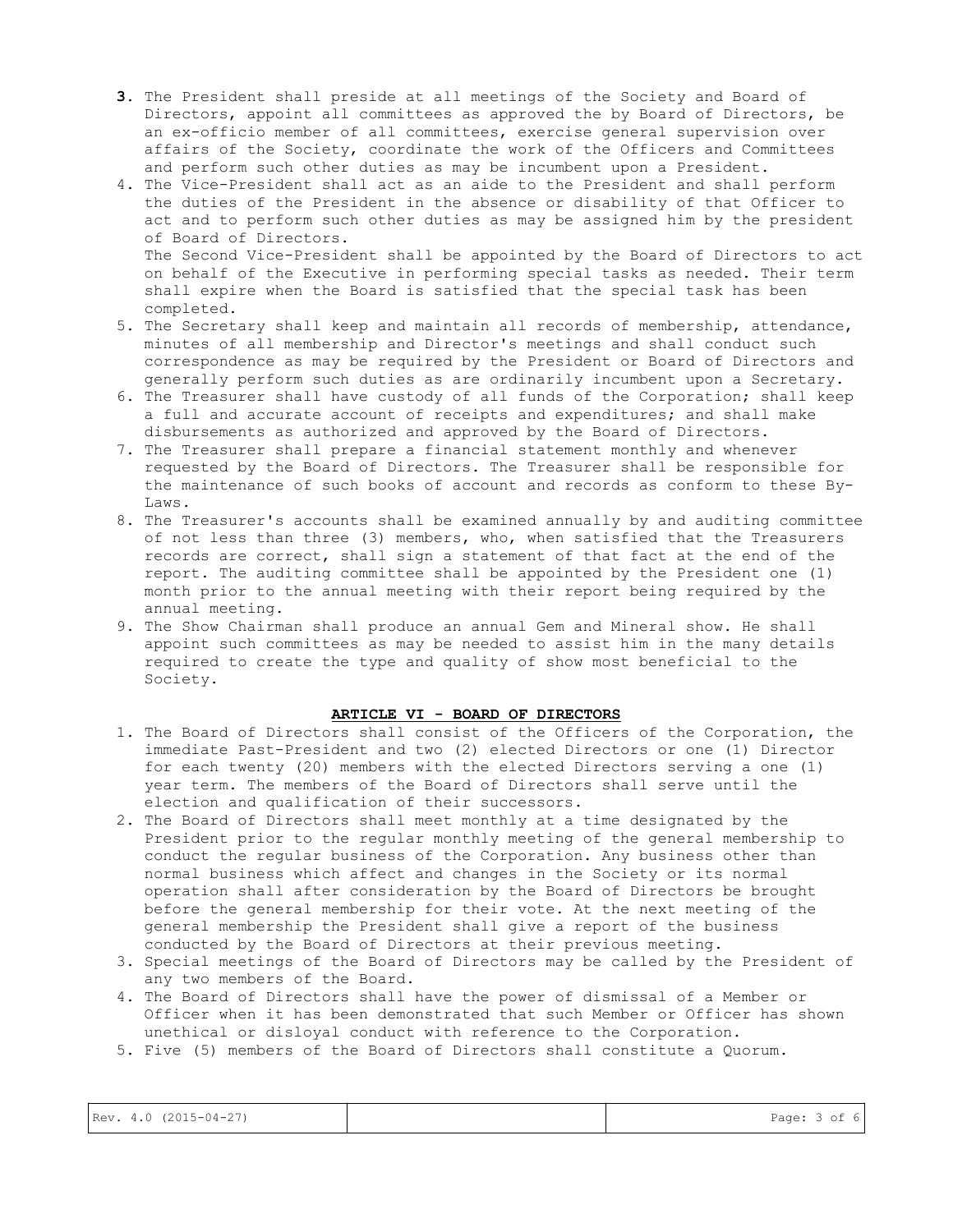#### **ARTICLE VII - METHOD OF ELECTION**

- 1. At the regular meeting in August each year the President shall appoint a nominating committee of three (3) members. The nominating committee shall select at least one (1) nominee for each expiring office and Directorship. Such nomination in writing shall be in the hands of the Secretary at the Board meeting immediately prior to the September meeting.
- **2.** Election shall be held at the September meeting at which time the President shall read the nomination presented by the nominating committee then proceed with the regular election. Separate balloting shall be conducted for each office or Directorship except where there is only one nominee for office, in which case the President shall request a unanimous ballot for such nominee. A majority of votes cast shall be required to elect. In the case of Directors, if the number of nominees exceed the number of vacancies, the required number receiving the highest number of votes shall be declared elected.
- 3. Nothing in this article shall be construed as precluding nomination from the floor.
- 4. Only members in good standing shall be eligible to vote or hold office.
- 5. Voting shall be by individual and no person may cast more than one vote. Proxy will not be recognized.
- 6. All Officers and Directors shall assume responsibility of their respective office January 1 immediately following election.

#### **ARTICLE VIII - MEETINGS**

- 1. Regular meetings shall be held on the fourth Monday of each month unless the membership decide and vote to have the meeting on a different date.
- 2. Nine members shall constitute a Quorum.
- 3. The order of business shall be:
	- a Call to order.
	- b Reading of the minutes.
	- c Report of the Treasurer.
	- d Report of the Committees.
	- e Communications.
	- f Unfinished business.
	- g New business.
	- h Appointments and elections.
- 4. Robert's Rules of Order (Revised) shall govern matters of Parliamentary Procedure at all meetings.
- 5. The annual meeting shall be held in January.

#### **ARTICLE IX - COMMITTEES**

- 1. The President shall appoint such committees as are necessary to handle the activities of the Society.
- 2. The Board of Directors may create such standing committees as it may deem necessary to promote the objectives and expedite the work of the Corporation.

#### **ARTICLE X - FISCAL OBLIGATIONS**

1. No obligation in excess of the funds in the Treasury shall be incurred by the Corporation or in behalf of the Corporation.

# **ARTICLE XI - AMENDMENTS TO THE BY-LAWS**

1. Amendments to these By-Laws may be proposed in writing at any meeting by any member. A copy of proposed amendment shalt be sent to each member prior to the meeting at which it is to be voted. A two-thirds majority of members present at said meeting shall be required for adoption.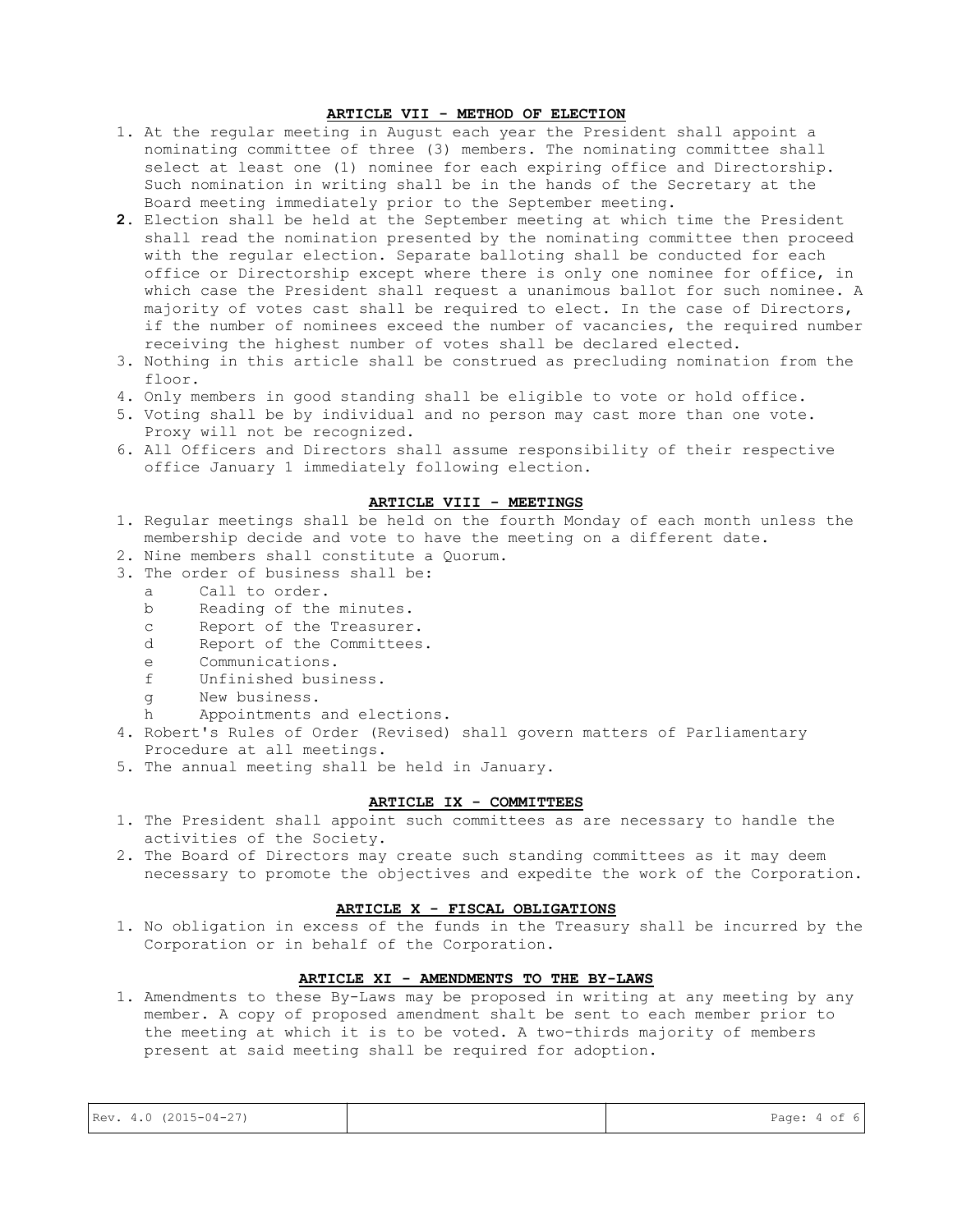### **ARTICLE XII - DISSOLUTION**

1. No funds of the Corporation shall inure to the benefit of any member or members. In the event of dissolution of the Corporation, funds remaining after payment of all obligations shall be donated to a recognized charitable, religious, civic, or educational organization as directed by the membership.

#### **ARTICLE XIII - MISCELLANEOUS**

1. Any person who applies and is accepted for membership in the Society shall be deemed to have accepted these By-Laws and shall be bound by them in all respects as if they had been a member at the time of their adoption.